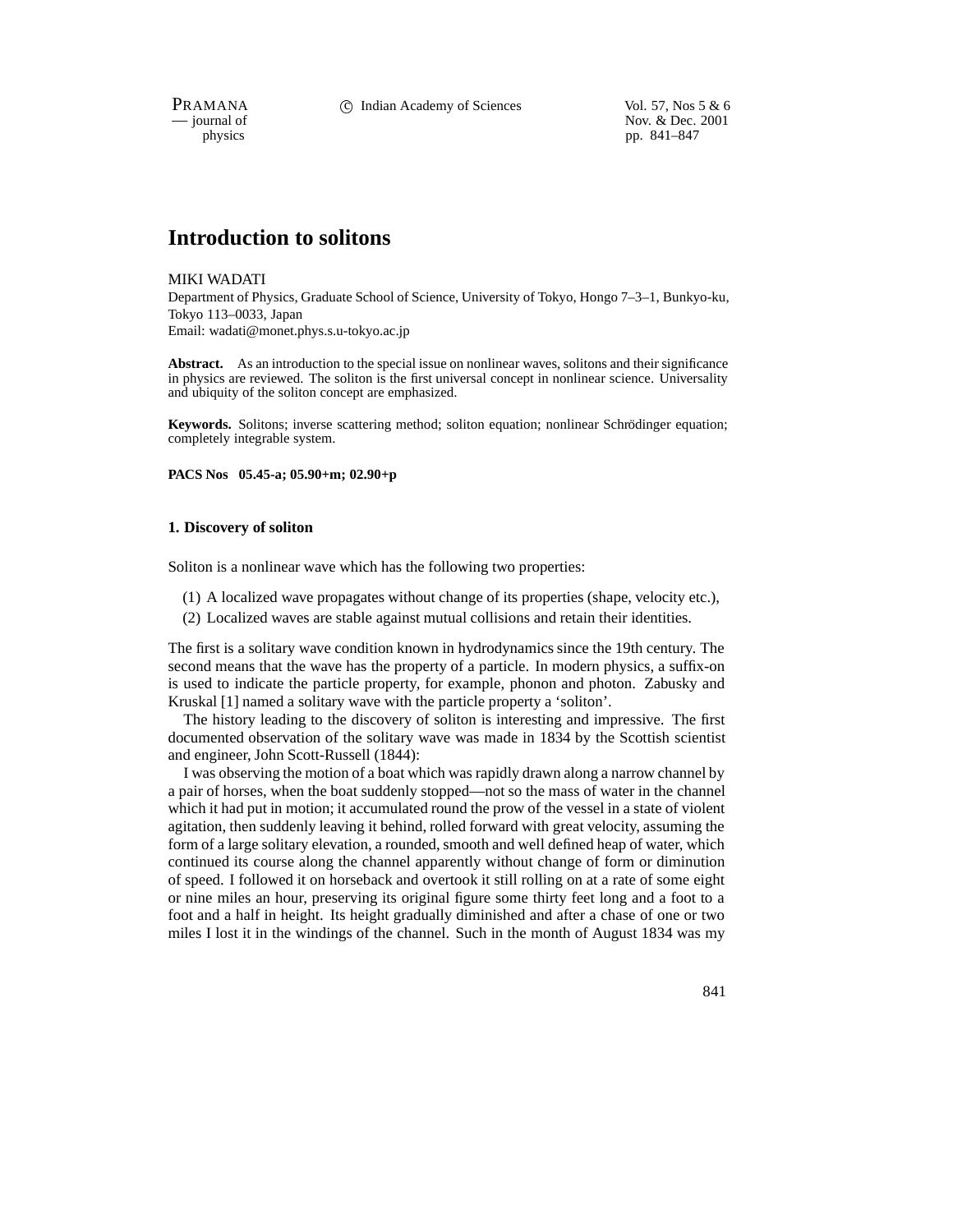# *Miki Wadati*

first chance interview with that singular and beautiful phenomenon which I have called the Wave of Translation....

The word 'solitary wave' was coined by Scott-Russell himself. This phenomenon attracted some attention of scientists including Stokes, Boussinesq and Rayleigh, but a theoretical confirmation had to wait until 1898 when two Dutch physicists, Korteweg and de Vries, presented their now famous equation [2] (KdV equation for short),

$$
u_t + \alpha u u_x + \beta u_{xxx} = 0, \quad \alpha, \beta \text{ constants.} \tag{1.1}
$$

Here,  $u(x,t)$  represents the height from the average water surface and x is the coordinate moving with the velocity of a linearized wave. The KdV equation (1.1) has a solitary wave (1-soliton) solution,

$$
u(x,t) = \frac{3v}{\alpha} \mathrm{sech}^2 \left[ \frac{1}{2} \sqrt{\frac{v}{\beta}} (x - vt) \right].
$$
 (1.2)

In 1955, Fermi, Pasta and Ulam investigated how the equilibrium state is approached in a one-dimensional nonlinear lattice [3]. It was expected that the nonlinear interactions among the normal modes of the linear system would lead to the energy of the system being evenly distributed throughout all the modes, that is, the system would be ergodic. The results of numerical analysis contradicted this idea. The energy is not distributed equally into all the modes, but the system returns to the initial state after some period (the recurrence phenomena). In 1965, Zabusky and Kruskal solved the KdV equation numerically as a model for nonlinear lattice and observed the recurrence phenomena. Further, they found an unexpected property of the KdV equation. From a smooth initial waveform, waves with sharp peaks emerge. Those pulse-waves move almost independently with constant speeds and pass through each other after collisions. A detailed analysis confirmed that each pulse is a solitary wave of sech<sup>2</sup>-type as in eq.  $(1.2)$  and the solitary waves behave like stable particles. Thus, the soliton was discovered.

#### **2. Establishment of soliton concept**

How do we confirm analytically the properties of solitons? Why are solitons stable like particles? Is soliton a specific phenomenon of the KdV equation? Solutions to these questions played an important role in establishing the soliton concept.

After suitable scalings of the independent and dependent variables the KdV equation has a form,

$$
u_t - 6uu_x + u_{xxx} = 0. \t\t(2.1)
$$

The second and third terms represent the nonlinear and dispersion effects, respectively. The nonlinear effect causes the steepening of waveform, while the dispersion effect makes the waveform spread. Due to the competition of these two effects, a stationary waveform (solitary wave) exists. The reason why each solitary wave is stable inspite of mutual interactions is that the KdV equation has an infinite number of conserved quantities. Dynamical properties of the system are severely restricted by the existence of an infinite number of conservation laws. The conserved quantities guarantee the time-independence of parameters which characterize the solitons, and therefore the solitons are stable. Corresponding

# 842 *Pramana – J. Phys.,* **Vol. 57, Nos 5 & 6, Nov. & Dec. 2001**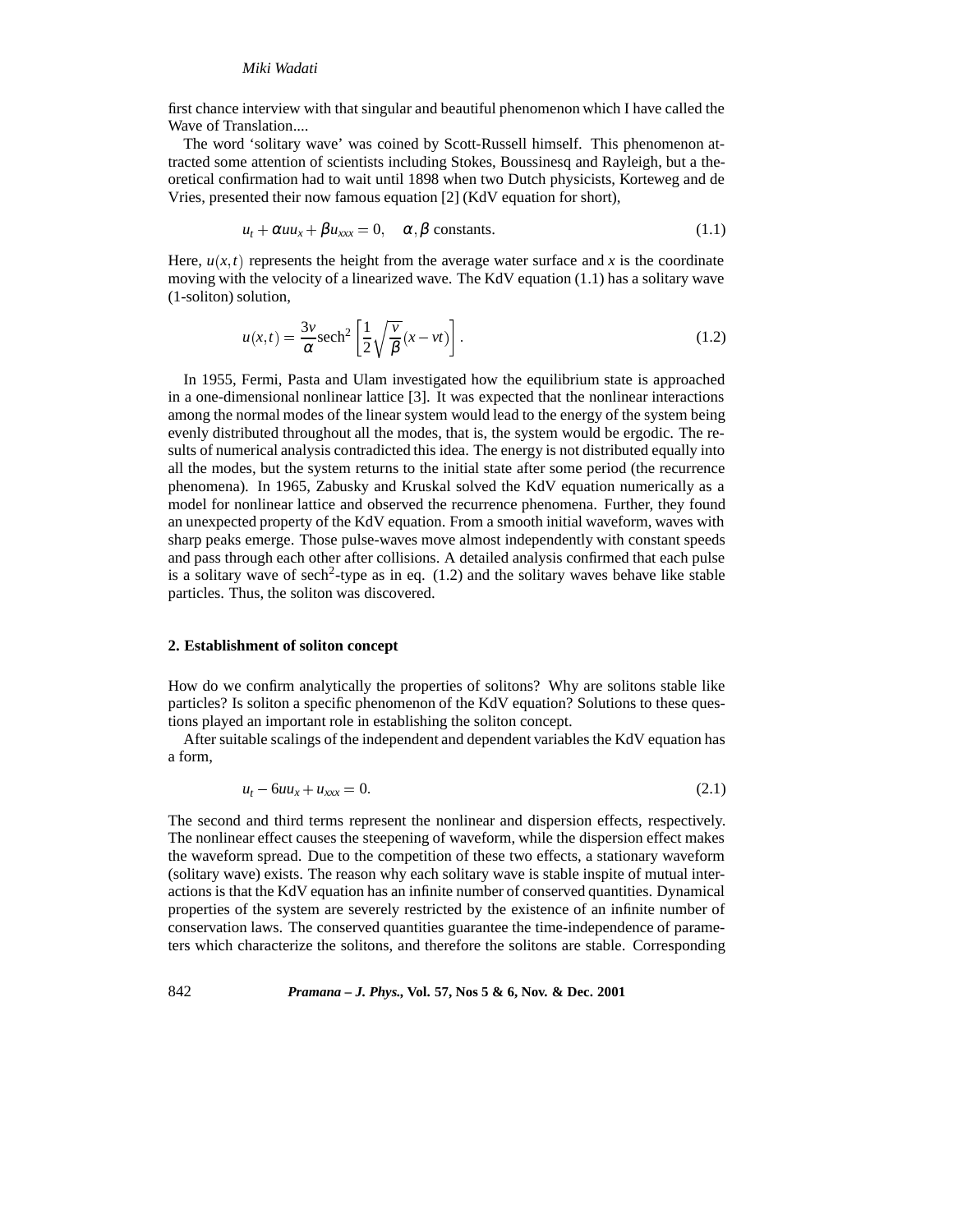#### *Introduction to solitons*

to an infinite number of conserved quantities (recall the field variable has infinite degrees of freedom), arbitrary number of solitons may coexist.

Fundamental properties of solitons are investigated by the inverse scattering method. In 1967, Gardner, Greene, Kruskal and Miura [4] introduced a linear problem (eigenvalue problem) where the potential  $u(x,t)$  is the solution of the KdV equation (2.1),

$$
-\psi_{xx} + u(x,t)\psi = \lambda \psi. \tag{2.2}
$$

It can be shown that when *u* evolves obeying (2.1), the eigenvalue  $\lambda$  does not depend on time. Equation  $(2.2)$  is nothing but the Schrödinger equation in quantum mechanics. A problem that for a given *u* one calculates the transmission coefficient  $1/a(k)$ , the reflection coefficient  $b(k)/a(k)$ , discrete eigenvalues  $\lambda_n = -\eta_n^2$  etc. is called a scattering problem. Conversely, a problem that for a given scattering data  $a(k)$ ,  $b(k)$ ,  $\lambda_n$  etc. one determines the potential is called an inverse scattering problem. The latter problem for eq. (2.2) was solved by Gelfand-Levitan and Marchenko. It can be shown further that the timedevelopment of the eigenfunction  $\psi(x, t)$  is

$$
\psi_t = -4\psi_{xxx} + 3u_x\psi + 6u\psi_x. \tag{2.3}
$$

From the boundary condition  $u \to 0(|x| \to \infty)$ , the time-dependence of the scattering data is determined as

$$
a(k,t) = a(k,0),
$$
  
\n
$$
b(k,t) = b(k,0)e^{-8ik^{3}t},
$$
  
\n
$$
c_{n}(t) = c_{n}(0)e^{-4\eta_{n}^{3}t},
$$
\n(2.4)

where  $c_n$  is a normalization constant of the eigenfunction  $\psi_n$ . To summarize, the solution of the KdV equation is given by

$$
u(x,t) = 2\frac{\partial}{\partial x}K(x,x;t),\tag{2.5}
$$

where

$$
K(x, y; t) + F(x + y; t) + \int_{-\infty}^{x} K(x, z; t) F(z + y; t) dz = 0,
$$
\n(2.6)

$$
F(x;t) = \sum_{n=1}^{N} c_n^2(t) e^{\eta_n x} + \frac{1}{2\pi} \int_{-\infty}^{\infty} \frac{b(k,t)}{a(k,0)} e^{-ikx} dk.
$$
 (2.7)

The integral equation (2.6) is called Gelfand-Levitan equation. It should be emphasized that all the calculations in the above are linear problems. In this way, the initial-value problem of the KdV equation is solved. Each bound state with the discrete eigenvalue corresponds to a soliton. In particular, when the reflection coefficient  $r(k, 0) = b(k, 0)/a(k, 0)$ is identically zero (the reflectionless potential), we can readily solve the Gelfand-Levitan equation and obtain the N-soliton solution corresponding to N bound states. From the exact expression of the N-soliton solution, we can prove that the soliton is stable against mutual collisions and that the collisions are pair-wise and induce only the position shifts of solitons [5] . The above method of solution is called the inverse scattering method.

*Pramana – J. Phys.,* **Vol. 57, Nos 5 & 6, Nov. & Dec. 2001** 843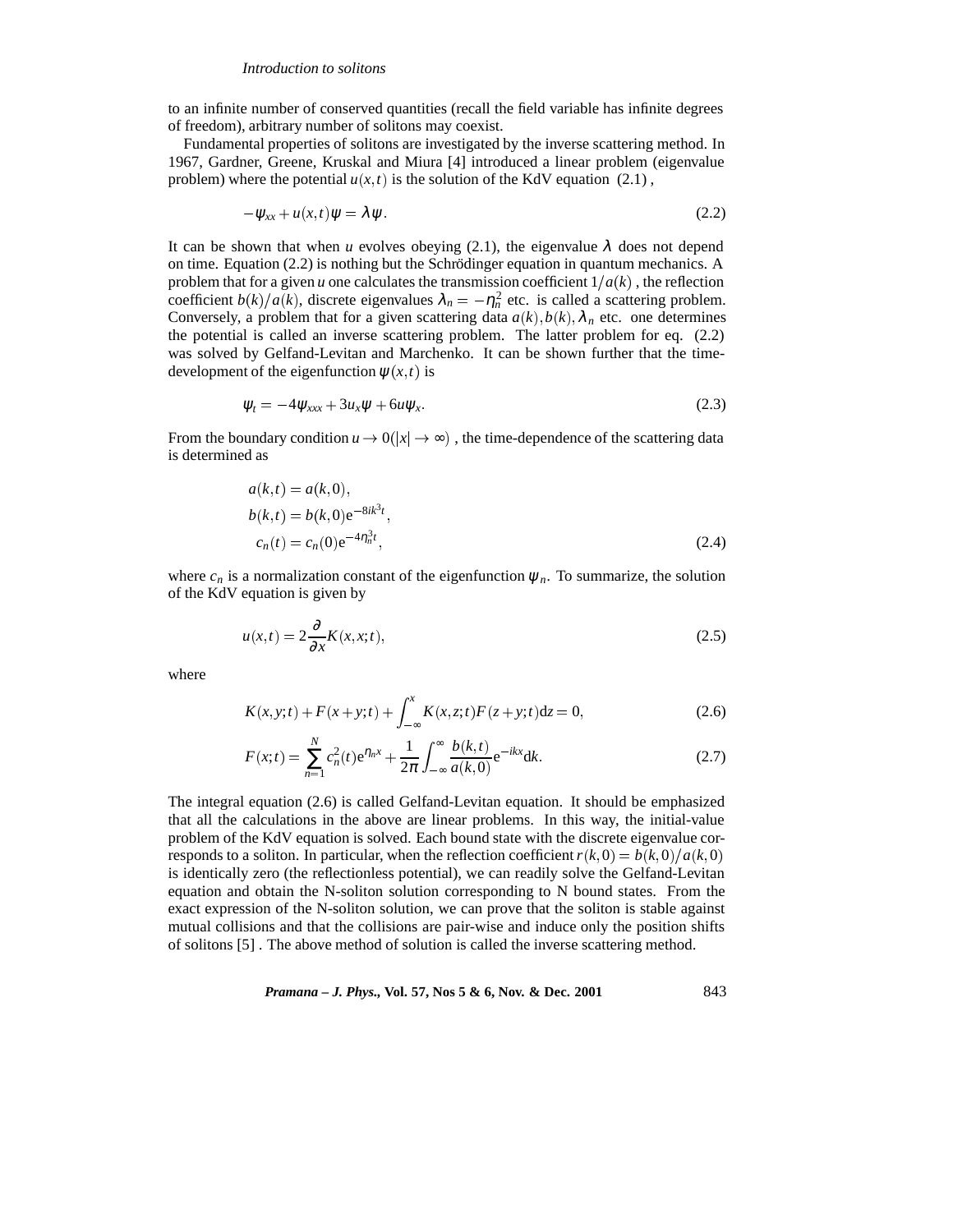## *Miki Wadati*

The initial-value problem of the KdV equation could be solved. At that time, however, it seemed a fluke. Five years later, by extending the inverse scattering method, Zakharov and Shabat [6] solved the nonlinear Schrödinger (NLS) equation,

$$
i\psi_t + \psi_{xx} + 2|\psi|^2 \psi = 0, \tag{2.8}
$$

and subsequently Wadati solved the modified KdV (mKdV) equation [7] ,

$$
u_t + 6u^2 u_x + u_{xxx} = 0. \tag{2.9}
$$

Further, the Sine-Gordon equation has been solved [8] and we have now more than 100 soliton equations.

Through the inverse scattering method, we are in a position to define the soliton in a rigorous manner. A transformation from the field variables to the scattering data is a canonical transformation, and the action-angle variables are defined in the scattering data space. Thus, the soliton equation is a completely integrable system and the soliton is a fundamental mode of the system [9].

The discovery of the inverse scattering method is the most important development in the theory of solitons. When the scattering data space is regarded as the extension of the momentum space, the inverse scattering method is considered as the extension of the Fourier transformation into nonlinear problems. The Fourier transformation was introduced in 1811 to solve the diffusion equation. About 150 years later, it was developed into a unified method to solve nonlinear evolution equations.

#### **3. Soliton physics**

We saw that the studies of solitary waves propagating in shallow waters such as a canal are related to the ergode problem in nonlinear lattices and lead to the discovery of solitons. It was the KdV equation that encompassed the two different fields, hydrodynamics and lattice dynamics. This is merely one example of the universality and ubiquity of soliton equations.

We consider some salient aspects of soliton physics taking the Sine-Gordon (SG) equation as an example,

$$
\phi_{tt} - \phi_{xx} + \sin \phi = 0. \tag{3.1}
$$

The SG equation has various interesting solutions: as *x* varies from  $-\infty$  to  $\infty$ , a solution which changes from 0 to  $2\pi$  is a soliton (kink). A solution which changes from  $2\pi$  to 0 is an anti-soliton (anti-kink) and the bound state of kink and anti-kink is a breather. In 1939, Frenkel and Kontrova [10] introduced the SG equation as a model for the dislocations in crystals. The displacement  $\phi(x,t)$  of atoms connected by linear springs may propagate as a kink in the periodic crystal field. Around 1960, Perring and Skyrme [11] considered the SG equation as a model for elementary particles (more rigorously, baryons). They examined collisions of kink-kink and kink-antikink and confirmed the particle-like stability of kinks (Historically, Seeger, Donth and Kochendörfer [12] found the kink-kink solution and the kink-antikink solution in the study of the SG equation as a dislocation model). Further, Perring and Skyrme defined a topological charge,

## 844 *Pramana – J. Phys.,* **Vol. 57, Nos 5 & 6, Nov. & Dec. 2001**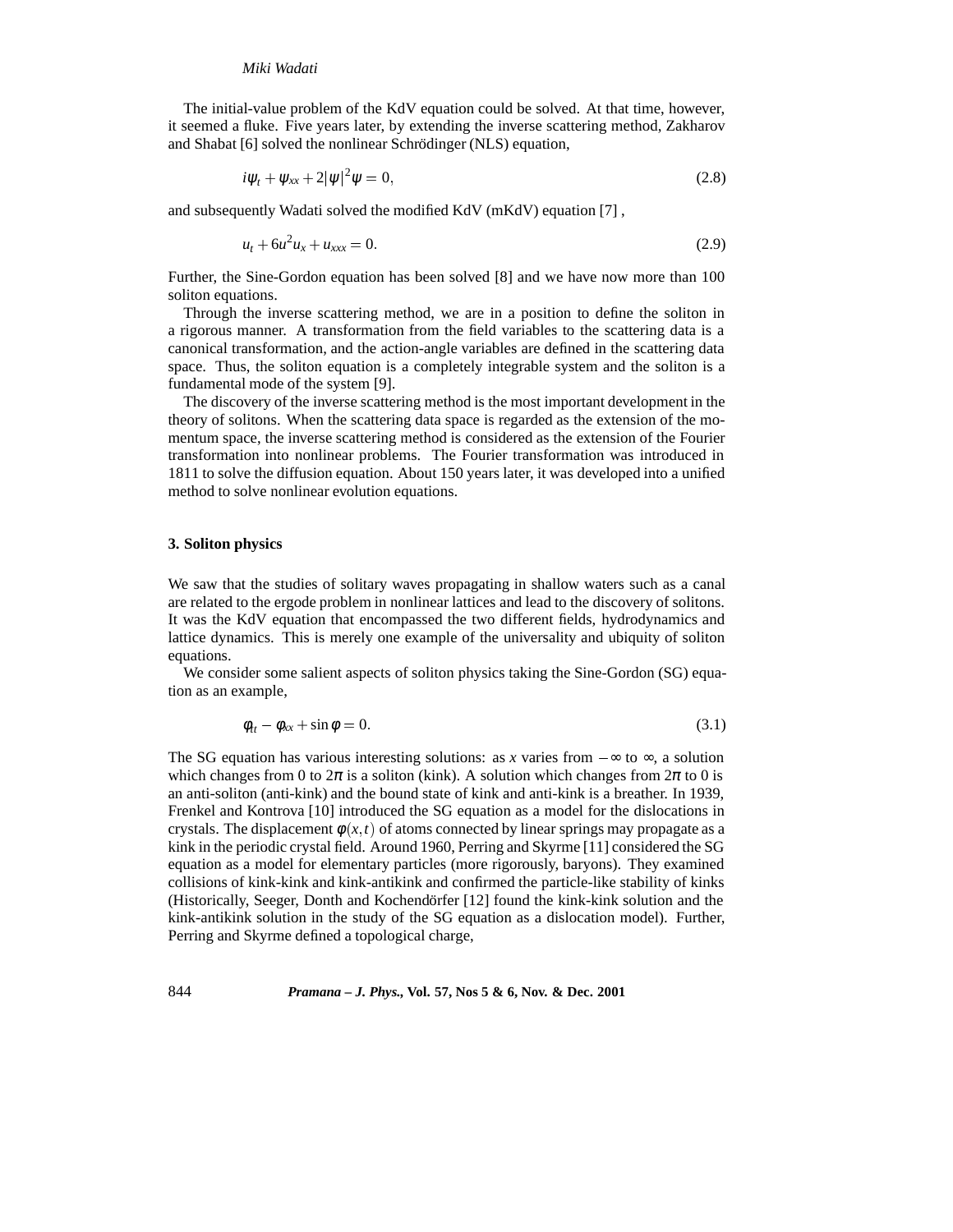*Introduction to solitons*

$$
Q = \frac{1}{2\pi} \{ \phi(\infty, t) - \phi(-\infty, t) \}.
$$
\n(3.2)

The topological charge is a conserved quantity under the boundary condition imposed on the field variable. In general, a discrete invariant quantity due to the topology of the field variables is called topological quantum number. In 1967, McCall and Hahn [13] discovered an interesting phenomenon in the field of nonlinear optics. Coherent light propagating in the system of 2-level atoms obeys the SG equation when the spectral widths are neglected (perfect resonance). The observed soliton-like behavior is called self-induced transparency (SIT). The  $2\pi$ -pulse is the soliton and  $0\pi$ -pulse is the breather. In the other limit, that is, the interaction between the medium and the light wave is not resonant, the envelop of the electric field is described by the NLS equation [14]. As an application of the SG equation related to new technology, a propagation of magnetic fluxes in the Josephson junction is important. The Josephson junction consists of two superconductors (1 and 2) and the insulator. We denote by  $\phi_1$  and  $\phi_2$  the phases of Cooper-pair wave functions in the superconducting plates. Due to the Josephson current  $J = J_0 \sin \phi$  caused by the phase difference  $\phi = \phi_1 - \phi_2$ , the motion of  $\phi$  is described by the SG equations. There are many applications of the SG equation including one-dimensional organic conductors, one-dimensional ferromagnets,  $He<sup>3</sup>$  and liquid crystals.

A wide applicability of the soliton equation implies soliton phenomena which are common in various fields of physics. This is the essence of soliton physics. Solitons appear in almost all branches of physics, such as hydrodynamics, plasma physics, nonlinear optics, condensed matter physics, low temperature physics, particle physics, nuclear physics, biophysics and astrophysics.

#### **4. Further developments and open problems**

The study of solitons is the first systematic research on nonlinear phenomena with a consistent leading principle. While the soliton concept makes a new viewpoint on nature, there are many problems to be studied.

## 1) *Soliton mathematics*

The soliton concept has developed with mathematical methods. There are many new approaches such as the inverse scattering method, Hirota method, the Bäcklund transformation, the Darboux transformation and Painlevé analysis. The most fundamental problem continues to be a criterion and a classification of the completely integrable systems.

## 2) *Multi-dimensional solitons*

Most of the soliton systems are  $(1 + 1)$  dimensional. In the cases of the Ernst equation and the cylindrical KdV equation, the number of independent variables is reduced because of the symmetry. Well known examples of  $(2 + 1)$  dimensional soliton systems are

$$
(u_t + 6uu_x + u_{xxx})_x + \alpha u_{yy} = 0, \alpha = \pm 1.
$$
\n(4.1)

and

*Pramana – J. Phys.,* **Vol. 57, Nos 5 & 6, Nov. & Dec. 2001** 845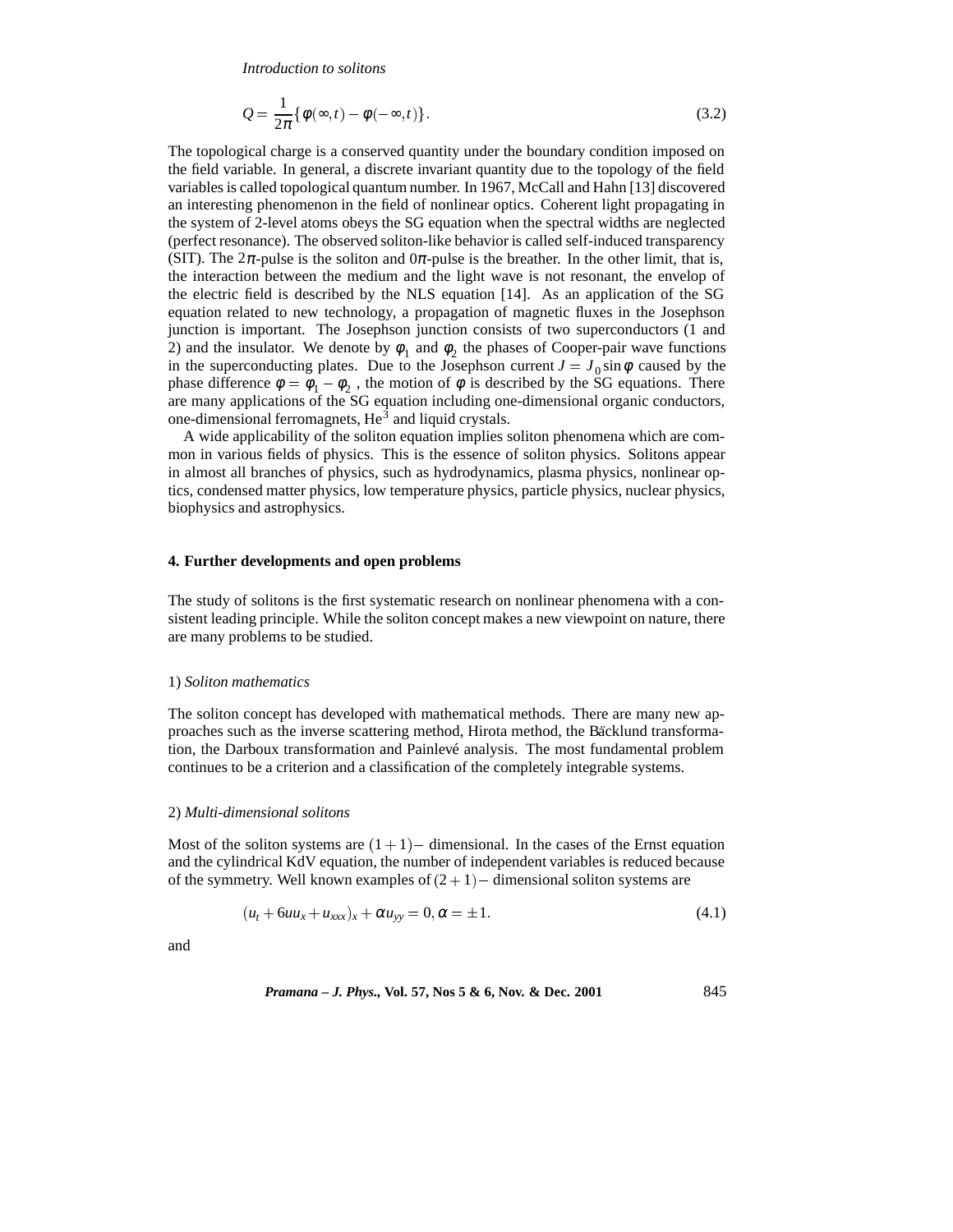*Miki Wadati*

$$
i u_t - u_{xx} - \sigma^2 u_{yy} + |u|^2 u - 2uv = 0,
$$
  
- $\sigma^2 v_{xx} + v_{yy} - (|u|^2)_{yy}, \sigma^2 = \pm 1.$  (4.2)

We call (4.1) the 2-dimensional KdV equation or Kadomtsev-Petviashvili equation, and (4.2) the Davey-Stewartson equation. A characterization of multi-dimensional solitons requires further investigations. The geometrical approach is one of the promising ones [15].

## 3) *Coupled soliton systems*

There has been renewed interest in multi-component soliton equations. For example, the coupled NLS equations (the  $m = 2$  case is called Manakov equation [16]),

$$
iq_{j,t} + q_{j,xx} + 2\sum_{k=1}^{m} |q_k|^2 \cdot q_j = 0,
$$
\n(4.3)

and the coupled mKdV equation [17]

$$
v_{j,t} - 6\left(\sum_{k=1}^{m} \varepsilon_k v_k^2\right) v_{j,x} + v_{j,xxx} = 0,
$$
  

$$
\varepsilon_j = \pm 1,
$$
 (4.4)

are known to be integrable. Dynamical properties of multi-component solitons have not been studied in detail.

# 4) *Solitons under external forces and dissipations*

To control a nonlinear dynamical system in practice, we need to investigate the effects due to external forces, noises, impurities and dissipations. For soliton systems with such effects, there are many reported numerical works and perturbative analyses. Among many, an interesting scenario is the competition of spatial order (solitons) and temporal disorder (chaos) [18]. On the other hand, the effect of the gaussian noise on the KdV solitons has been analytically studied.

Related to recent applications in nonlinear optics and condensed matter physics, nonlinear wave propagations under the periodic potential are interesting. This would be a standard problem which is important both theoretically and experimentally.

#### **Acknowledgment**

The author would like to express his sincere thanks to Dr. K Porsezian for discussions.

## **References**

- [1] N J Zabusky and M D Kruskal, *Phys. Rev. Lett.* **15**, 240 (1965)
- [2] D J Korteweg and C de Vries, *Philos. Mag.* **39**, 422 (1898)
- [3] E Fermi, J R Pasta and S M Ulam, Technical Report LA-1940, Los Alamos Sci. Lab. (1955). Also in *Collected works of E Fermi*, vol. II. (Chicago Univ. Press, 1965) p.978